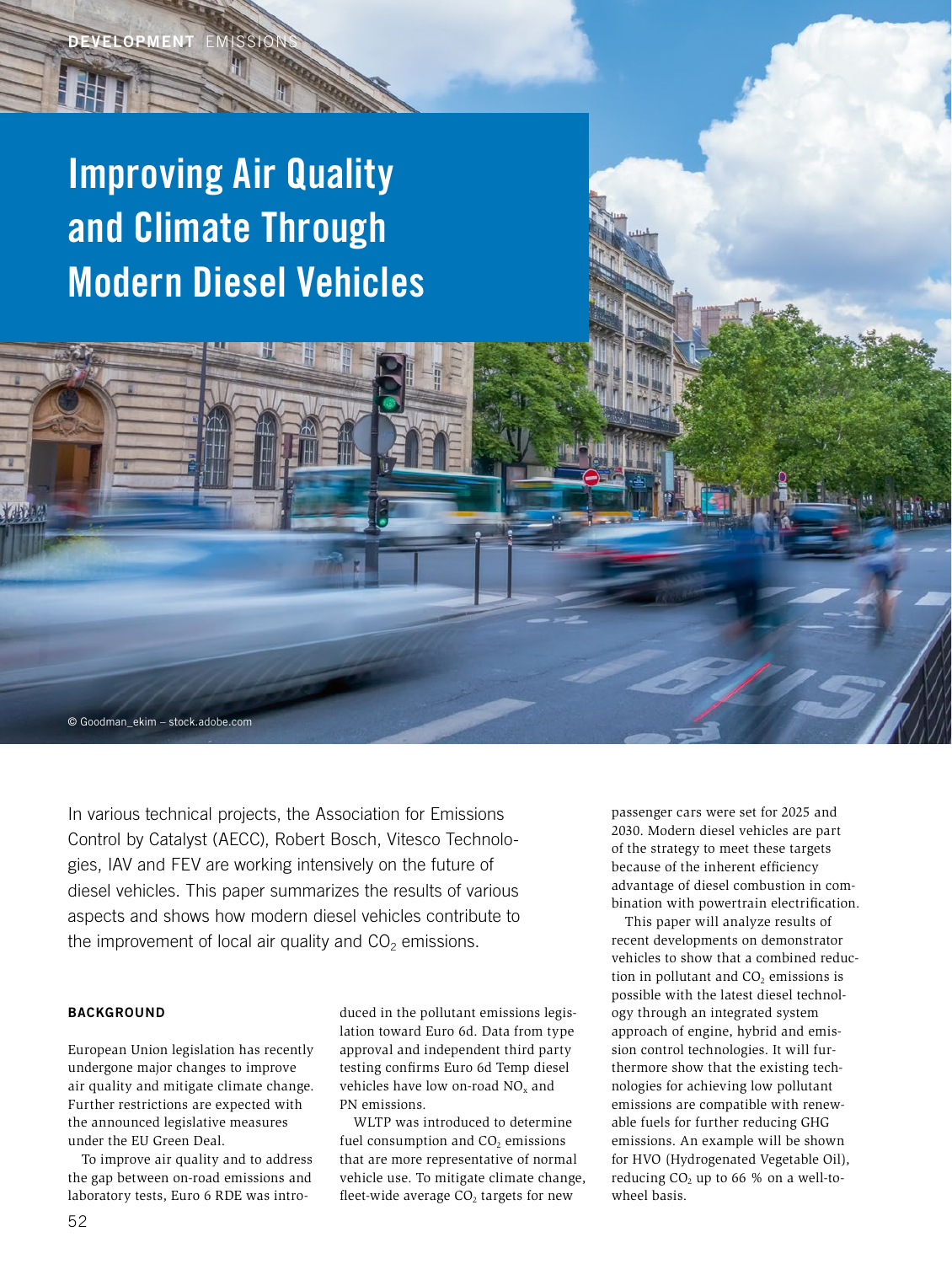#### **NO<sub>x</sub>** EMISSIONS

Diesel powered vehicles are regarded as the main cause of high NO<sub>x</sub> concentrations in urban areas [1]. The introduction of Euro 6 RDE requirements is starting to improve the situation. This paper assesses the factors affecting  $NO<sub>x</sub>$  emissions under on-road driving conditions for several demonstrator vehicles with state-of-the-art diesel technology. It is highlighted that good results are now achieved in the key areas linked to the observed impact on air quality.

A single consideration of the total test result alone is not sufficient to describe the interaction between the technology used and the conditions impacting the emissions, since overlapping effects are often averaged in the test result. Several efforts have been made to simplify the visualization of the  $NO<sub>x</sub>$  emissions fluctuation over the full Euro 6 RDE operational range, either by plotting versus the mean vehicle velocity [2 and 3], the rate of positive acceleration [4] or via some combined form of cycle parameterization [5].

When tailpipe  $NO<sub>x</sub>$  emissions of cold start tests (when the vehicle has not been operated for several hours at the current ambient temperature) are plotted as a function of average velocity and vehicle mass for four-cylinder engines with a displacement of 2 l (for Euro 6d and beyond), FIGURE 1 (bottom left), it can be seen that there are increased emissions below 25 km/h in all vehicle weight classes. For lighter vehicles this is caused by low exhaust gas temperatures and mass flows, resulting in overall lower conversion rates, FIGURE 1 (bottom right). This typically has to be compensated via catalyst heating after engine cold start and, if necessary, by temperature-hold measures at the expense of an increase in  $CO<sub>2</sub>$  emission which is typically inversely proportional to the total  $NO<sub>x</sub>$  emission observed under these conditions. For heavier vehicles higher  $NO<sub>x</sub>$  raw emissions can be found, caused by high acceleration peaks, FIGURE 1 (top left).

However, it can also be seen that heavier vehicles also produce higher tailpipe emissions when operating at high speeds. Despite the high exhaust gas enthalpy flows under such conditions, the increased concentrations of raw  $NO<sub>x</sub>$ , combined with high space

velocities, cause shorter exhaust gas residence times in the emission control system. This leads to an increase in observed tailpipe emissions, FIGURE 1 (bottom left). As a result, there is a general increase in tailpipe  $NO<sub>x</sub>$  emissions as a function of vehicle weight. Nevertheless, low emission results are still possible for all diesel passenger cars with state-of-the-art calibration or hardware measures, **FIGURE 1** (top right).

When tailpipe emissions of different emission tests are plotted as a function of the mean vehicle speed of the test, FIGURE 2, it can be observed that the factors discussed above result in what is called a " $NO<sub>x</sub>$  tailpipe bathtub curve." This graph shows data from four different demonstrator vehicles [2–5] with diesel technology for Euro 6d and beyond. Results measured over different emission tests including cold-start are shown, covering a wide range of driving conditions. The figure also contains a scatter band illustrating the impact of driver, driving pattern and road traffic on the  $NO<sub>x</sub>$  tailpipe emissions in addition to the mean vehicle speed. The left part of this diagram with slightly higher tailpipe emissions is mainly caused by cold starts in combination with stop and go driving. The major reason here is the low exhaust temperature, leading to lower catalytic converter efficiency. Although most of the real driven duty cycles include cold start phases, the graph also shows two examples of low speed driving with warmed up exhaust lines for the car being tested [5]. When continuously driving with a warm exhaust system at low average vehicle speeds,  $NO<sub>x</sub>$  conversion rates of up to 99 % and thus near-zero tailpipe  $NO<sub>x</sub>$  emission levels can be achieved. This condition can also be kept if the vehicle is restarted after a short stopping phase of a couple of minutes, as the exhaust systems are designed to retain the heat for as long as possible.

The right part of the curve in FIGURE 2 is caused by the increasing engine-out  $NO<sub>x</sub>$  emissions during high speed driving. This shows the need to focus future developments on both low temperature and high temperature emissions, by implementing heating measures or increasing catalyst performance or high load EGR for the high speed and high load area of the engine map.

#### AUTHORS



 Dr.-Ing. Joachim Demuynck is Technical Manager of the Association for Emission Control by Catalyst (AECC aisbl) in Brussels (Belgium).

................................



Dr.-Ing. Andreas Kufferath is Vice President of the Powertrain Solutions Division at Robert Bosch GmbH in Stuttgart (Germany).



Dr.-Ing. Oliver Kastner ist Senior Technical Expert Diesel Combustion, Engine and Drivetrain Systems of Vitesco Technologies in Regensburg (Germany).



Dr.-Ing. Maximilian Brauer is Head of Advanced Powertrain Development in the Powertrain Mechatronics Diesel business unit of the IAV GmbH in Berlin (Germany).



Dr. Michael Fiebig is Project Engineer in the field of Diesel Powertrains of the FEV Europe GmbH in Aachen (Germany).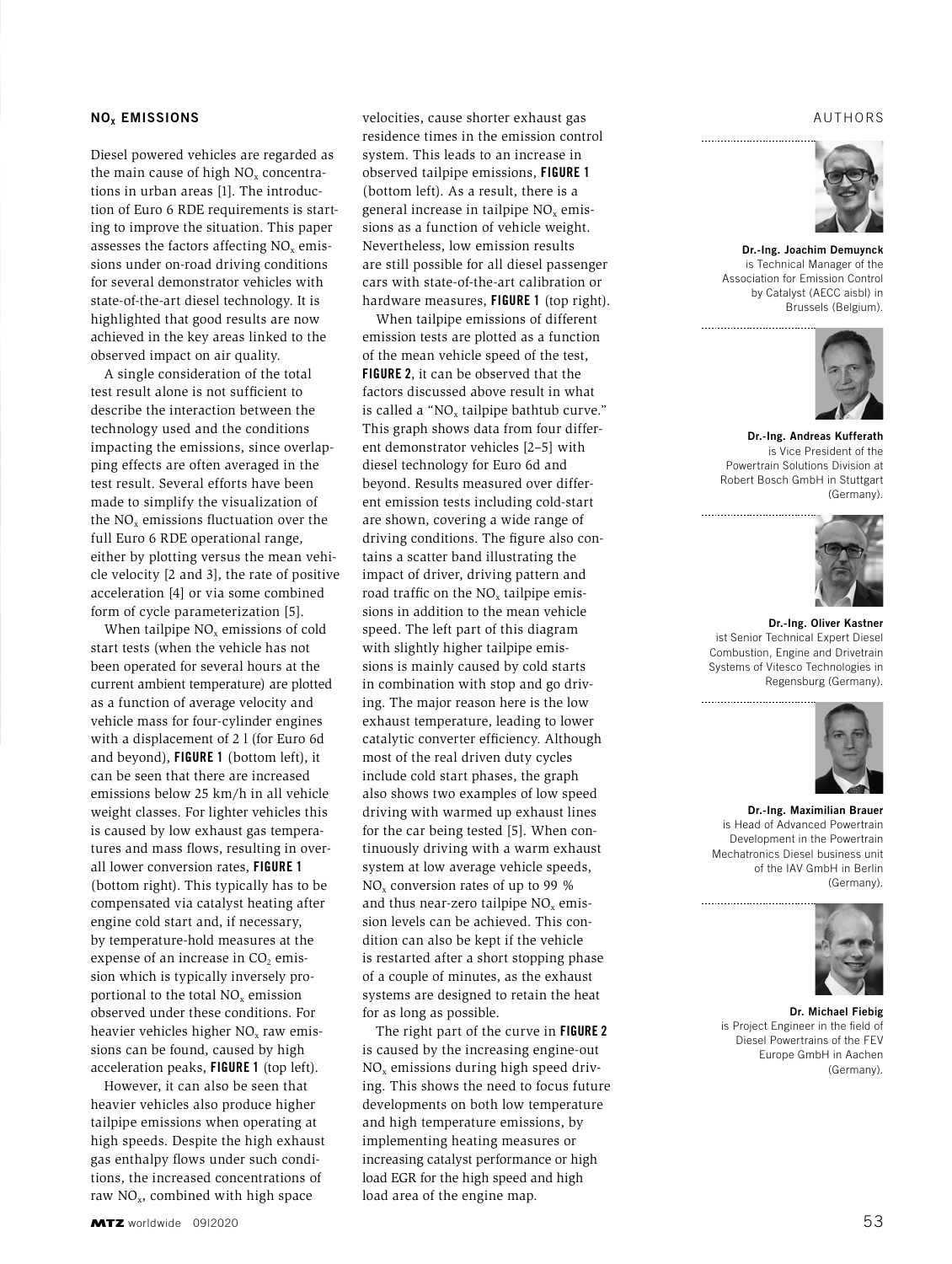

FIGURE 1 NO<sub>x</sub> emissions of Euro 6d and beyond with 2-I four-cylinder engines as function of weight and average cycle velocity under cold start conditions (© FEV)

The other constraint considered when conducting Euro 6 RDE tests is the rate of positive acceleration. Highly dynamic driving is known to create high  $NO<sub>x</sub>$ peaks which, combined with the highly transient conditions within the exhaust system results in increased tailpipe emissions. This can however be mitigated by robust engine and emission control calibration strategies [4].

#### PN EMISSIONS

The introduction of the DPF on diesel vehicles has ensured that, since the introduction of Euro 5 standards, tailpipe PN emissions are well below the limit of  $6 \times 10^{11}$  #/km under real driving conditions on the road. FIGURE 4 confirms the low level of PN emissions for the demonstrator vehicles which have an SCR integrated on the DPF (Note: data at higher vehicle speeds was not separately measured). Results fluctuate between 10<sup>8</sup> and 1010 #/km depending on the filter design and soot load present in the filter. Reference emissions factors from [1] for Euro 6 diesel vehicles are also shown, up to high vehicle speed. These emissions factors already include a  $K_i$  factor to account for the contribution of the DPF regeneration. PN emissions slightly increase toward the end of the regeneration as the filtration efficiency drops due to the temporary reduction of the soot layer. A  $K_i$  factor of 2 to 3 is reported in [1], but emissions still stay well below the limit of 6  $\times$  10<sup>11</sup> #/km when taking this factor into account. [1] furthermore shows a positive trend toward Euro 6d.

Regulated tailpipe PN measurements do not take into account the particles smaller than 23 nm. However, the DPF captures these smallest particles well because of the diffusion mechanism, confirmed by low sub-23 nm measurements on the demonstrator vehicle being studied [3]. Non-exhaust PN emissions, for example from brakes and tires, are expected to be addressed as well to further reduce the impact of vehicles on air quality.

#### URBAN AIR QUALITY IMPACT

Air quality in Europe is a local challenge. Exceedances of the given air quality standards mainly occur in some inner-city hotspots and areas with high industrial activity in combination with insufficient air exchange. Transport's contribution to these hotspot measuring stations is significant in the case of high traffic density. The relevant species with defined European air quality limits are particulate matter (measured as  $PM_{10}$ ) and nitrogen oxides (measured as  $NO<sub>2</sub>$ ), both with a yearly average limit of 40  $\mu$ g/m<sup>3</sup>.

The introduction of the wall-flow particulate filter for diesel passenger cars and commercial vehicles allowed tailpipe particulate emissions to be reduced to a level that is no longer considered a relevant contributor to direct particulate pollution. Local authorities banning diesel vehicles without a particulate filter observed the success of this measure; Stuttgart for example no longer has a particulate matter alarm as of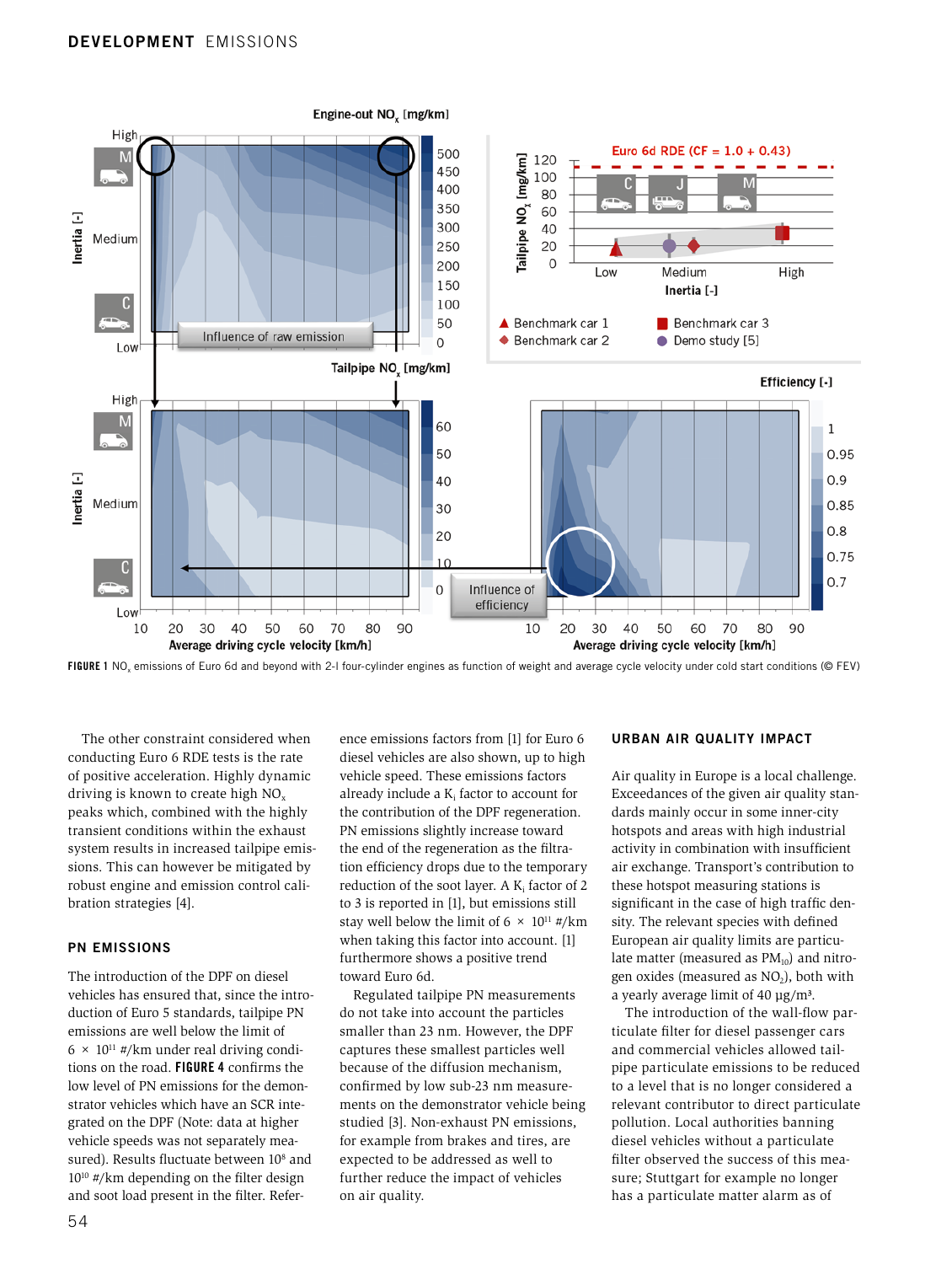

FIGURE 2 NO<sub>v</sub> tailpipe emission of various studies and benchmark cars, "bathtub-curve" (© FEV)

Warm start:  $\circ$ 



Scatter band of demo studies and benchmark cars NO<sub>v</sub> variation at same average vehicle speed due to impact of driver, traffic, driving pattern, vehicle mass, etc.

this year for the well-known hotspot "Am Neckartor" [4].

A similar trend exists for  $NO<sub>2</sub>$ , but there are still some stations with exceedances of the annual mean value of 40 µg/m³. Fleet renewal toward Euro 6d vehicles is expected to further drastically improve this situation based on EU-wide air quality modeling  $[6]$ . NO<sub>2</sub> exceedances are predicted to drop from 20 in 2015 to below 2 % in 2030. The model assumptions on Euro 6d emissions factors (120 mg/km) were even far too conservative compared to the latest values (46 mg/km) published in [1]. With the emission results presented in this publication, an assumption of the entire diesel fleet below 10 mg/km (Close to Zero scenario) in an air quality simulation for an urban hotspot seems to be justified for the possible driving conditions at these hotspots linked to high traffic density (driving with warmed exhaust). Applying this for the hotspot "Am Neckartor" in Stuttgart results in a calculated overall contribution of the whole diesel fleet in the range of about 1  $\mu$ g/m<sup>3</sup>, FIGURE 4. The figure also shows that the air quality in 2019 has already significantly improved compared to the reference simulation case of 2015. The results for the abovementioned Stuttgart hotspot can be transferred to other cities with similarly high traffic density. The idea that the

diesel engine's contribution to total NO<sub>2</sub> emissions can be considered insignificant can become reality under urban driving conditions.

## INHERENT EFFICIENCY ADVANTAGE OF DIESEL COMBUSTION

Diesel engines have an inherent efficiency advantage compared to their gasoline counterparts. Firstly, the higher compression ratio of diesel engines combined with a higher excess air ratio and secondly, the lower throttle losses at low torque are the reasons for the overall higher efficiency. This results in an lower average fuel consumption of up to about 20 % in real driving situations assuming equal vehicles and similar engine power, FIGURE 5. The effect is even greater for pure city driving situations, where mostly low load is required, and for elevated engine loads as required by D- and E-segment vehicles, including SUVs and light commercial



FIGURE 3 Low PN emissions over a range of driving conditions (© AECC)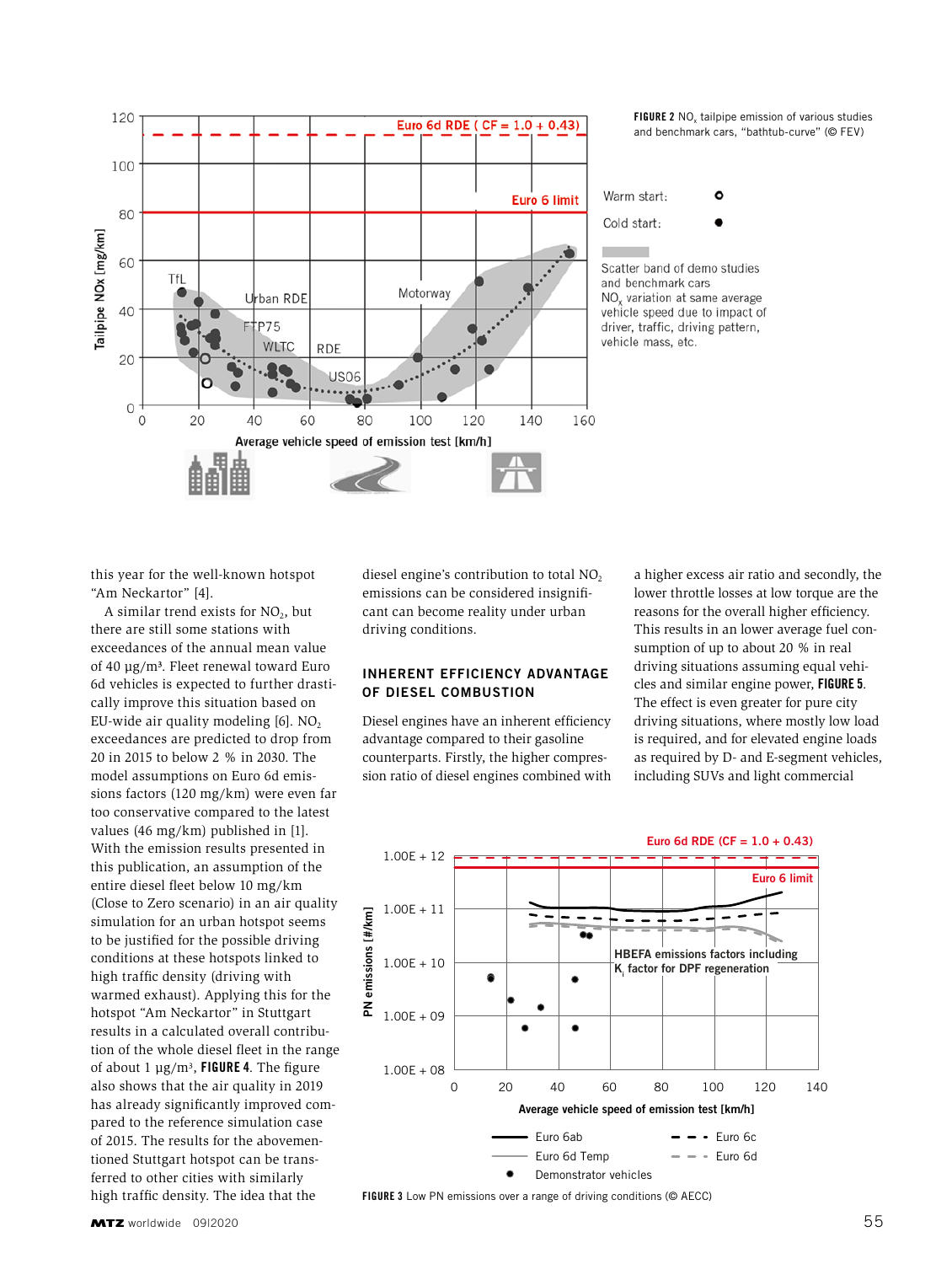

vehicles, due to their high vehicle weight.

Development strives toward a combined  $CO$ , and  $NO<sub>x</sub>$  reduction through an integrated design of the entire propulsion system, consisting of the combustion engine, the emissions control system and, more frequently, 48-V electrified components, as illustrated in FIGURE 6. The sophisticated design and well balanced interaction between these components lead to improved propulsion efficiencies and lowest  $CO<sub>2</sub>$ and NO<sub>y</sub> emissions on the road. As an example, thermal management technologies ensure a fast heat-up of the emission control technologies so that the ICE can run more quickly at the operation with lowest  $CO<sub>2</sub>$ , as resulting higher engine-out emissions can be converted. 48-V torque assist also helps the ICE operate at highest brake thermal efficiency.

#### RENEWABLE FUELS

Beyond achieving low pollutant emission levels under a wide range of driving conditions, future ICE powertrains also need to contribute to a significant  $CO<sub>2</sub>$  reduction in the transportation sector. In addition to the remaining potentials in ICE development, the introduction of renewable fuels brings enormous potential to



FIGURE 5 Inherent CO<sub>2</sub> advantage of diesel engines versus their gasoline counterpart for a specific vehicle model (© FEV)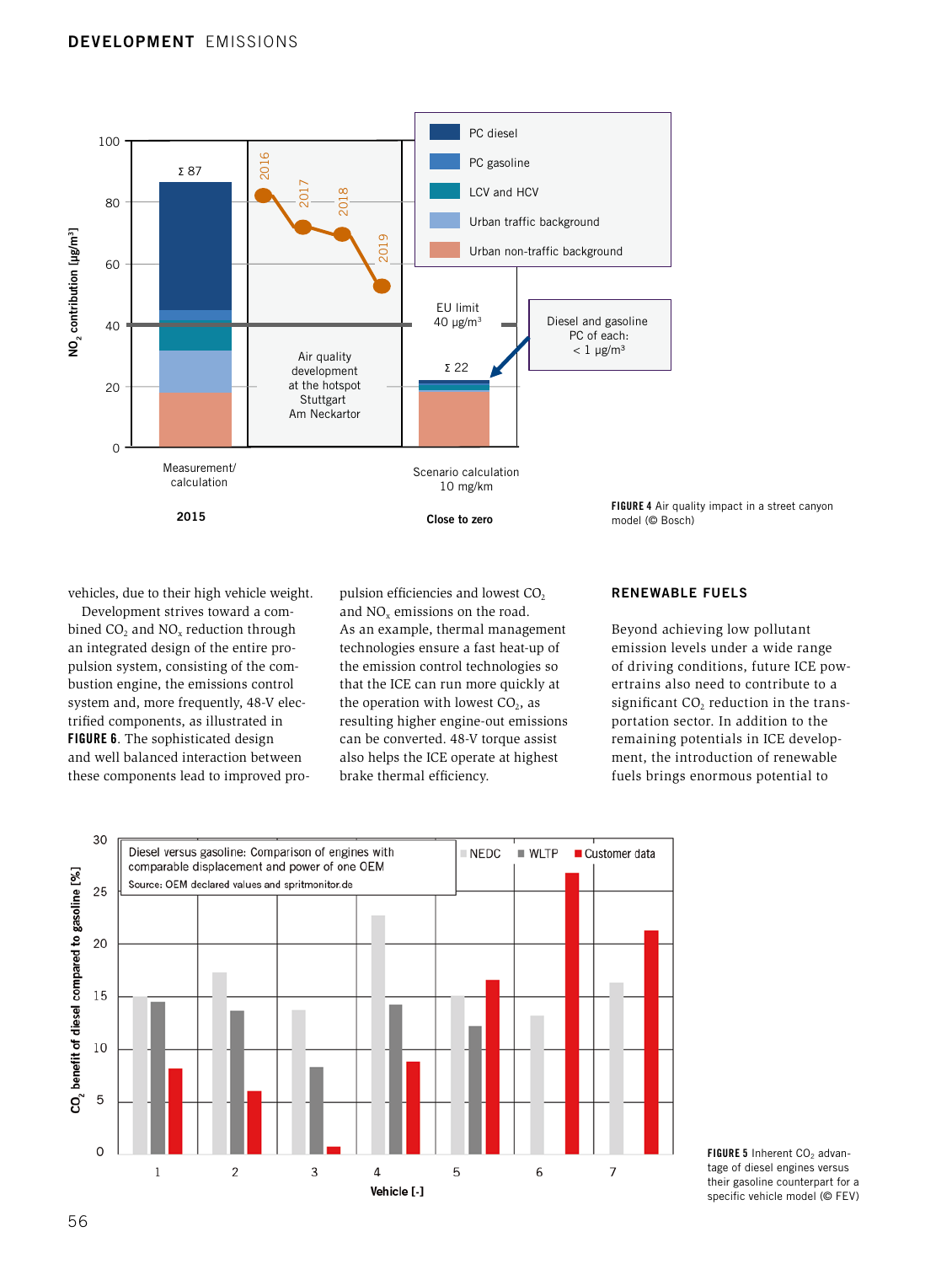



lower  $CO<sub>2</sub>$  in case of a well-to-wheel or lifecycle consideration.

HVO is one of the promising renewable fuel candidates for diesel engines made from different types of feedstock including for example industrial waste and plant residues (so-called second generation biofuel). HVO fuel is already available at large scale nowadays and it is generally of superior quality in comparison to fossil diesel fuel due to its purely

paraffinic composition. The properties of HVO in comparison to diesel fuel are shown in TABLE 1.

HVO is slightly outside the fuel specification of EN590. A large number of tests have been carried out on the diesel demonstrator vehicle in [3] with both diesel and HVO fuel in order to validate the technical compatibility and low emission capability of this renewable fuel. FIGURE 7 gives an overview of the obtained tailpipe  $NO<sub>x</sub>$  results for different chassis dynamometer and on-road PEMS tests. It can be concluded that a very comparable  $NO<sub>x</sub>$ emission level can be obtained when HVO is used instead of fossil diesel fuel. Furthermore, benefits in HC and CO directly after cold start and under low load conditions were observed for HVO due to its higher cetane rating.

## FURTHER STEPS

Modern diesel engines can deliver high fuel efficiency and low  $CO<sub>2</sub>$  emissions. FIGURE 8 shows the relative WLTC CO<sub>2</sub> emission of the demonstrator cars from [2 and 3] in tank-to-wheel and well-towheel consideration. In addition to the figures displayed for representative diesel fuel, FIGURE 8 also shows results for HVO and R33 Blue Diesel (a blend of HVO, FAME and fossil diesel). In line with the inherent tank-to-wheel CO<sub>2</sub> advantage of HVO fuel stated in TABLE 1, a CO<sub>2</sub> emission reduction of approximately 4 % was validated by the tests.

However, the real  $CO<sub>2</sub>$  reduction that can be achieved by using a regenerative fuel like HVO is much greater. The right side of FIGURE 8 shows the potential of HVO fuel to reduce well-to-wheel  $CO<sub>2</sub>$ emissions. Based on typical feedstocks and production processes for HVO, additional CO<sub>2</sub> savings of  $65 \%$  [7] occur leading to a total well-to-wheel  $CO<sub>2</sub>$ reduction of approximately 66 % in comparison to fossil diesel fuel.





**FIGURE 7** Tailpipe  $NO<sub>x</sub>$  emission for diesel and HVO in different driving cycles ( $©$  IAV)